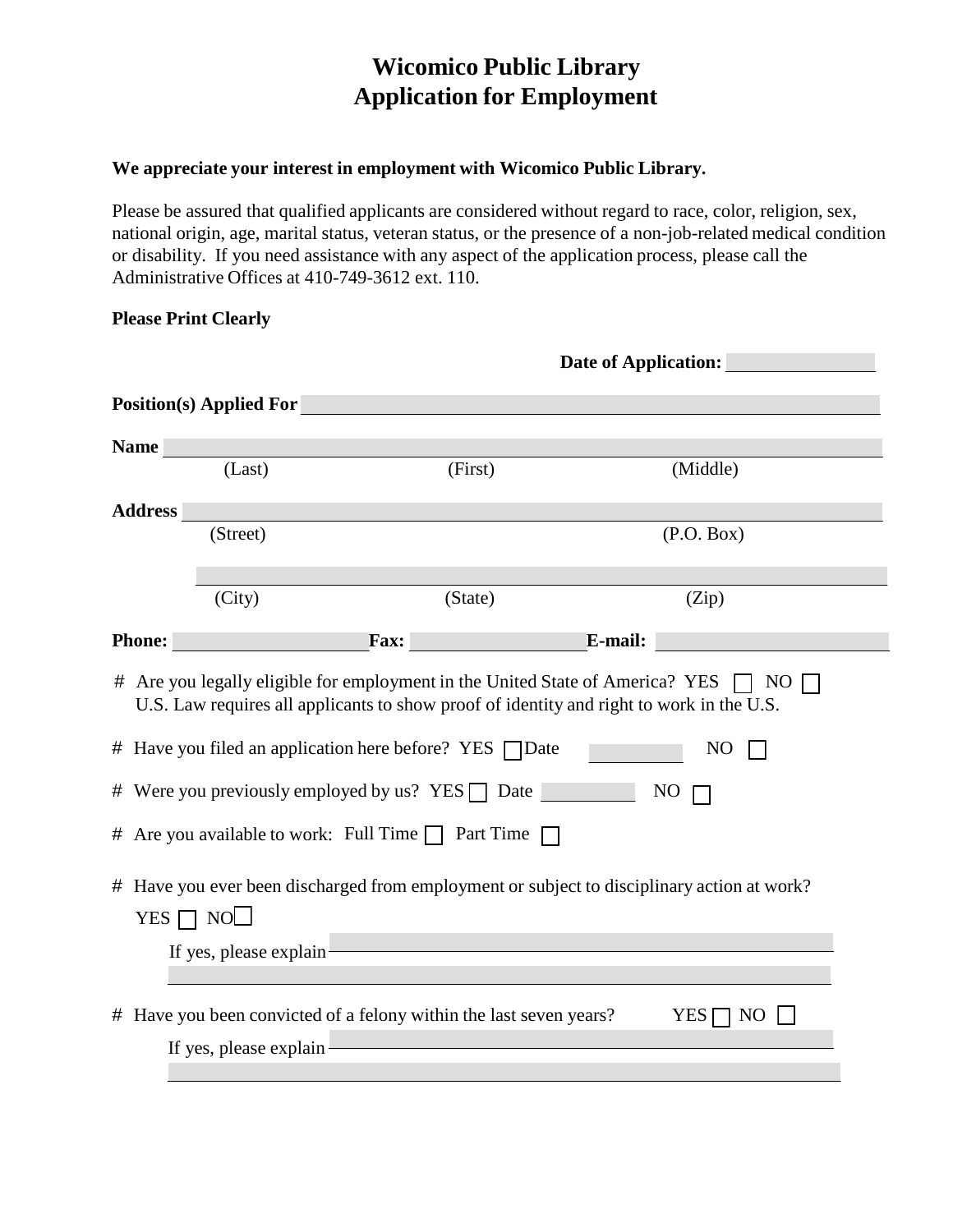*You may attach a resume which includes the following information, instead of completing the sections below. Any information on the resume will be considered part of the application and will be subject to verification.*

# **Work Experience:** List all jobs held, starting with the most recent.

| <b>Employer Employer</b>                                                                                                                                                        | Address and the contract of the contract of the contract of the contract of the contract of the contract of the contract of the contract of the contract of the contract of the contract of the contract of the contract of th |  |  |
|---------------------------------------------------------------------------------------------------------------------------------------------------------------------------------|--------------------------------------------------------------------------------------------------------------------------------------------------------------------------------------------------------------------------------|--|--|
| Job Title                                                                                                                                                                       | Phone has a series of the contract of the series of the series of the series of the series of the series of the series of the series of the series of the series of the series of the series of the series of the series of th |  |  |
|                                                                                                                                                                                 | Dates of Employment Supervisor's Name                                                                                                                                                                                          |  |  |
|                                                                                                                                                                                 | Reasons for leaving or wanting to leave the state of the state of the state of the state of the state of the state of the state of the state of the state of the state of the state of the state of the state of the state of  |  |  |
|                                                                                                                                                                                 | Ending rate of pay <u>Nay</u> May we contact? Yes No                                                                                                                                                                           |  |  |
|                                                                                                                                                                                 | Employer Address                                                                                                                                                                                                               |  |  |
|                                                                                                                                                                                 | Job Title Phone Phone                                                                                                                                                                                                          |  |  |
|                                                                                                                                                                                 | Dates of Employment Supervisor's Name                                                                                                                                                                                          |  |  |
|                                                                                                                                                                                 | <b>Reasons for leaving or wanting to leave Exercísion Exercísion Contract Contract Contract Contract Contract Contract Contract Contract Contract Contract Contract Contract Contract Contract Contract Contract Contract </b> |  |  |
|                                                                                                                                                                                 | Ending rate of pay $\qquad \qquad$ May we contact? Yes $\qquad \qquad$ No $\qquad \qquad$                                                                                                                                      |  |  |
|                                                                                                                                                                                 | (Continue on another sheet, as needed.)                                                                                                                                                                                        |  |  |
|                                                                                                                                                                                 | List special skills or qualifications that you have which should be considered:                                                                                                                                                |  |  |
|                                                                                                                                                                                 |                                                                                                                                                                                                                                |  |  |
|                                                                                                                                                                                 |                                                                                                                                                                                                                                |  |  |
|                                                                                                                                                                                 |                                                                                                                                                                                                                                |  |  |
| # Education: Indicate the highest grade of education or degree achieved, and list any other training<br>which you think will be relevant to the job for which you are applying. |                                                                                                                                                                                                                                |  |  |
| Highest grade or degree                                                                                                                                                         | Name/address of School                                                                                                                                                                                                         |  |  |
|                                                                                                                                                                                 |                                                                                                                                                                                                                                |  |  |
| <b>Other Training</b>                                                                                                                                                           |                                                                                                                                                                                                                                |  |  |